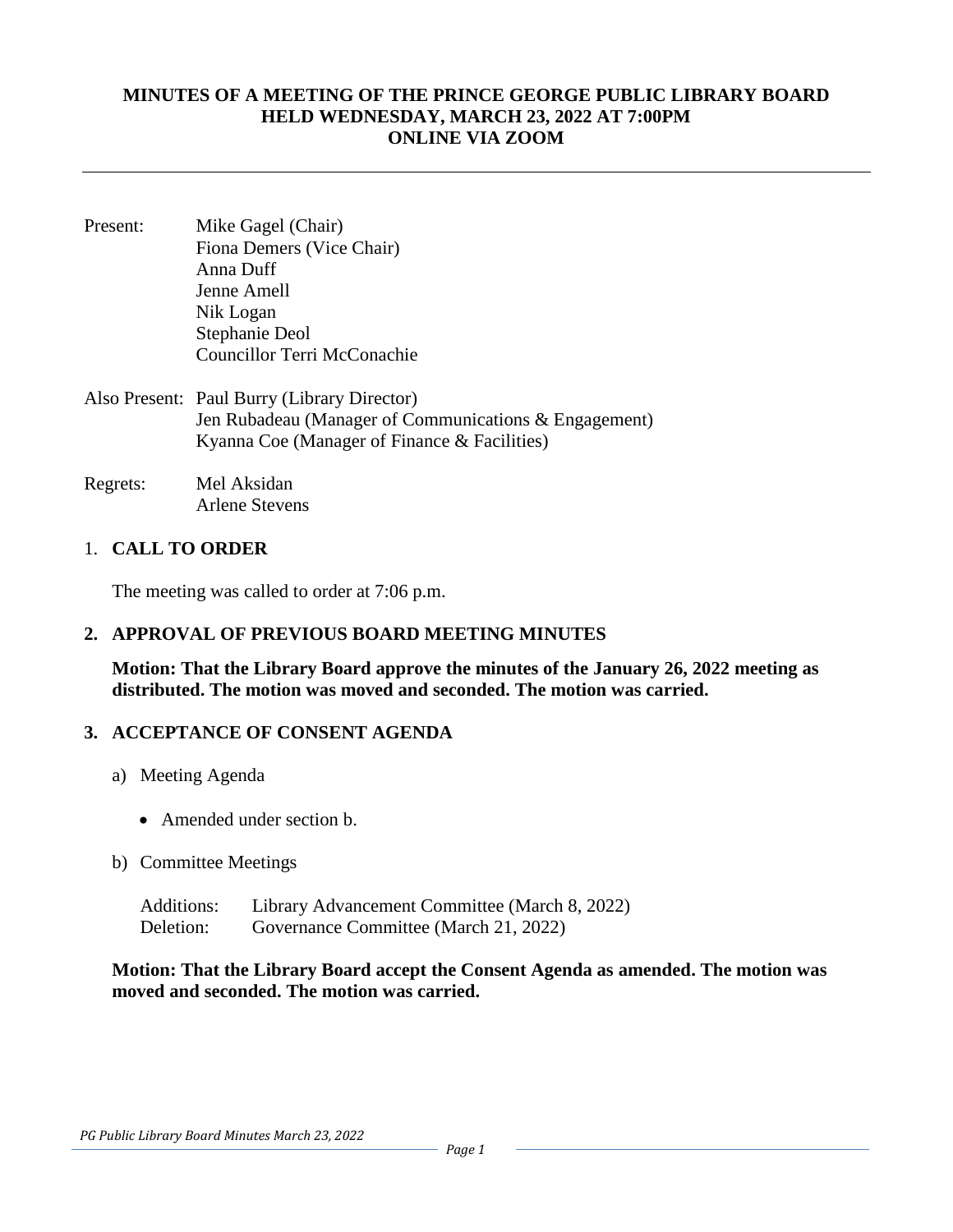## **4. PGPL COVID-19 RESPONSE UPDATE**

- Although the mandatory mask mandate has been lifted, library staff have maintained protocols and are still wearing masks in public and staff areas due to the increase in sickness among staff. This will be reviewed when the proof of vaccination requirement is lifted in early April.
- A survey will be distributed to staff to solicit their input on COVID-19 safety measures going forward.
- Safety measures such as hand sanitizing stations, plexiglass barriers, and enhanced cleaning of frequently touched areas in the library may be retained long-term.
- Water fountains and filling stations will be reopened to the public.

## **5. REPORTS/PRESENTATIONS**

- a) Board Chair Report Mike Gagel
	- Mike met with the Auditor and let them know that the Board has been happy with how the finances have been handled especially during COVID-19 and with Paul's continued leadership.
	- Mike spent time working with Jen and Paul preparing for the Jeanne Clarke Awards presentation. Mike received positive feedback on the event and its presentation. In the future Mike would like to continue to see CKPG involved as this event goes back to being a live presentation.
	- Mel Aksidan has submitted his resignation to the Board. He has recently joined his Band Council and has become the Education Manager for Lheidli T'enneh which has taken up most of his time. Although he is unable to continue on the Library Board he would like to continue to partner with the library via his role at Lheidli T'enneh.
- b) Library Director

## **Improving the User Experience**

Plan, deliver, and build awareness of library services and programs that re spond to the needs of our community.

- Library staff are assisting patrons who rely on the soon to be discontinued Overdrive mobile app for accessing ebook/audiobook content on their devices. Users will instead be directed to install and use Overdrive's Libby app. Library patrons who need additional support are able to take advantage of the *1-on-1 Tech Help by Appointment* program which is now available in-person again.
- Library patrons now have access to a new study room booking system that allows them to select and book a study room for their preferred dates/times without staff intervention.
- Youth Engagement staff are offering a series of Spring Break Scavenger Hunts over the
- March Break (March 14-26) for kids and teens. We successfully hosted our first in-person events in 2022, welcoming 110 participants at Pokémon Party and 111 at Dinosaur Day. The library was buzzing with energy and the joy of the kids and their families was wonderful to witness. This week Baby Time and Storytime have also resumed as in-person programs.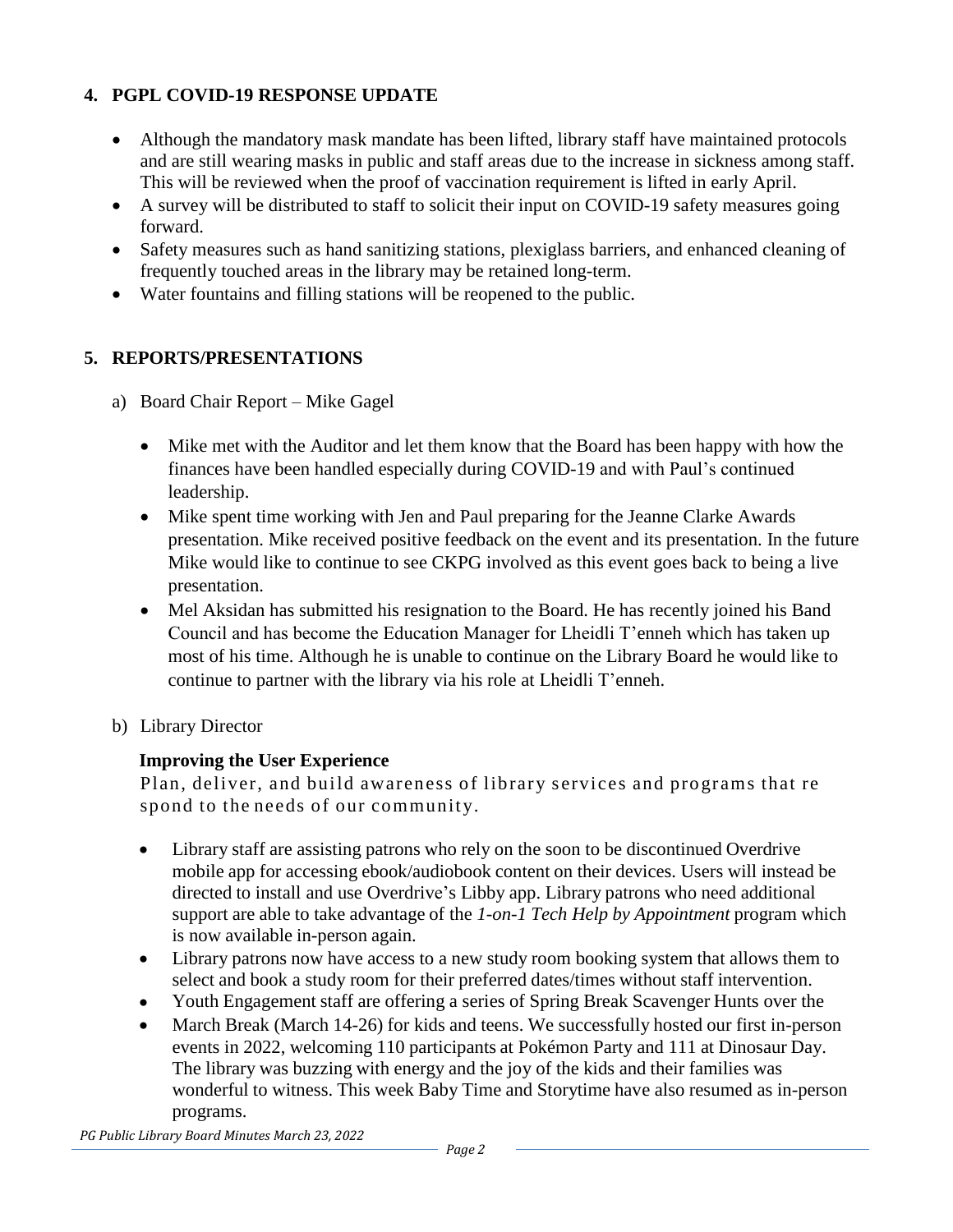- Adult Engagement staff are currently offering a hybrid of in-person and virtual programming.
- Last week we started offering a series a Gentle Seated Tai-Chi, Living with Dementia, and an educational session on our Cognitive Care Kits all in-person.

## **Expanding our Reach**

Create opportunities for reaching community groups and individuals who are not regular users of the library.

- The library is partnering with NewToBC to expand the "Library Champions" initiative into Prince George. The project trains recent immigrants to connect with other newcomers to Prince George to share information about the ways that the public library supports new immigrants with access to library collections, programs, and services. The information session will take place on April 5<sup>th</sup>.
- The 2022 Teen Art Showcase is currently on display for the month of March. The awards reception is planned for April  $2<sup>nd</sup>$  from 1-3pm in the Keith Gordon Room.
- The new "Community Seed Library" successfully launched at the Bob Harkins Branch on March 5<sup>th</sup>. The initiative is a partnership between the library and the PG Master Gardeners and David Douglass Botanical Garden Society. The seed library provides an opportunity for local residents to grow their own healthy, affordable food. Library visitors can borrow seeds at no charge from the collection housed at the branch. Members plant, grow, and harvest plants while letting a few plants mature and return to seed. These new seeds are then returned to the library for the next growing season's collection.
- The Community Engagement team participated in the Olympic Celebration in Canada Games Plaza on February 26<sup>th</sup> and engaged with a few hundred participants and promoted our programs and services, in addition to hosting a scavenger hunt inside the library.

# **Designing Welcoming Spaces**

Create safe, attractive, inclusive library spaces that the community can take pride in.

• The Leadership Team and Joint Health & Safety Committee are reviewing existing COVID-19 safety protocols in light of the removal of some of the provincial restrictions. Seating areas are once again being made available.

# **Developing Partnerships & Advocacy**

Make connections and build relationships with community partners and library stakeholders representing the diversity of our region.

- Manager of Communications & Engagement Jen Rubadeau is acting as library liaison on the Prince George Council of Seniors.
- On February 24<sup>th</sup>, Paul participated in a focus group of Arts & Cultural organizations contributing to the strategic planning process at the Two Rivers Gallery.
- Paul met with Leigh Anne Palmer, the new Executive Director of the Association of BC Public Library Directors (ABCPLD) on Zoom on February 17<sup>th</sup>, to discuss the association's role in continuing to support the work of PGPL.
- Finance staff are working with KPMG representatives to prepare the audited financial statements for presentation to the Board in April.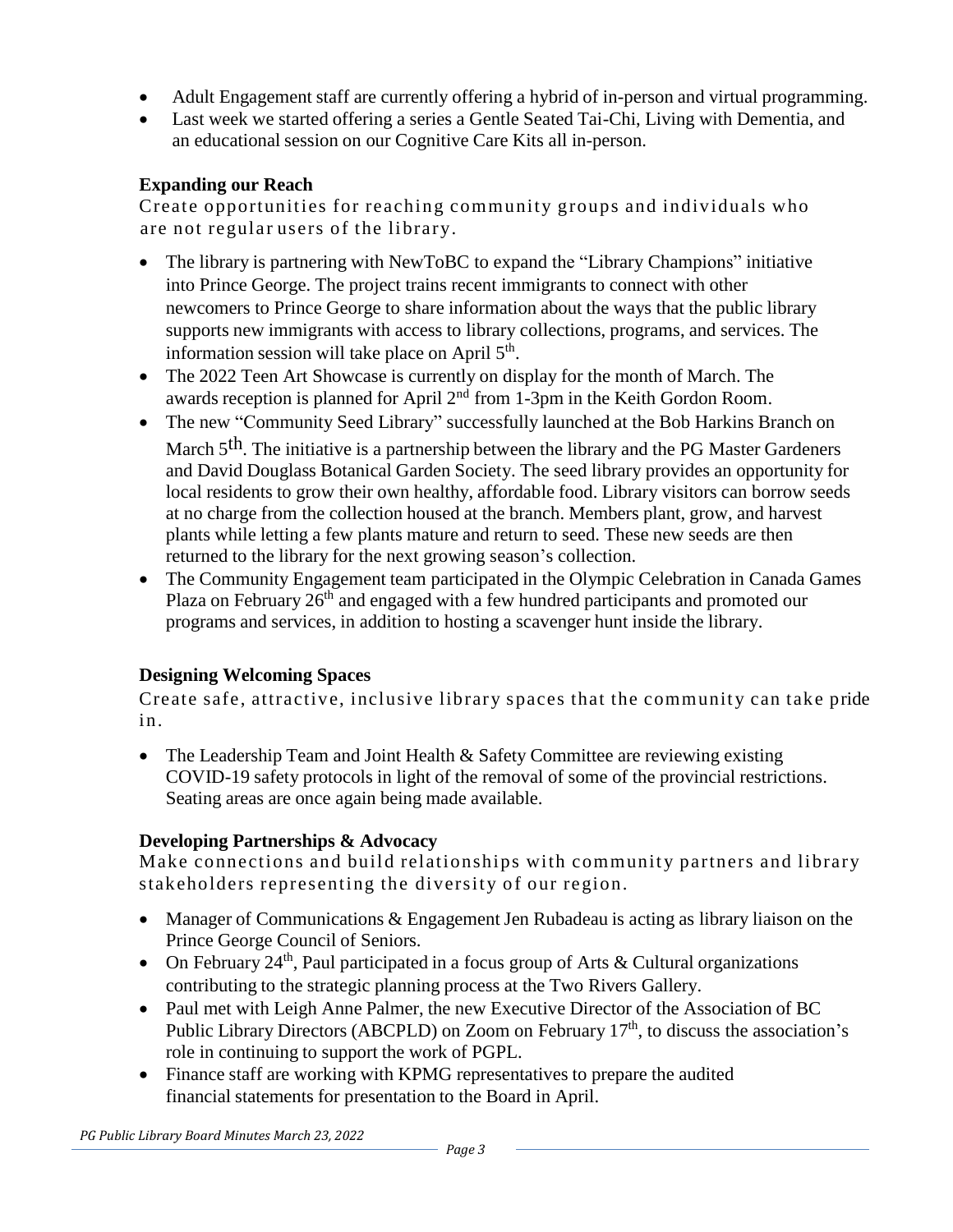• Jen & Paul are working to prepare the provincial grant report for 2021 for the BC Libraries Branch.

## **Strengthening Staff Communications & Relationships**

Promote and support collaborative relationships among library staff, enc ouraging a culture of cooperation and innovation.

- PGPL welcomes new Manager of Finance & Facilities Kyanna Coe, who joined the library as of February 22<sup>nd</sup>. Kyanna will be leading the library's finance and facilities teams and functions, including the important role of co-chairing the library's Joint Health & Safety Committee.
- A meeting of the Joint CUPE/Management Committee was held on March  $22<sup>nd</sup>$ .
- Configuration and staff training are underway for the implementation of a new software application, BlueCloud Analytics, that will improve the reporting functionality of the system that tracks library collection usage.
- Planning is underway for a staff development program in May on the topic of anti-racism. It will be offered virtually in two 2-hour sessions for ease of learning, sharing, and connecting.
- Planning continues for the Board Retreat day, which is scheduled for April 9<sup>th</sup>.
- Kay Burns is the successful candidate for the temporary Collections Librarian position. Kay is relocating to Prince George from Abbotsford, where she currently works at FVRL. Kay joins PGPL on May 2<sup>nd</sup>.
- Congratulations to Customer Experience Assistant Jacqueline Braine, who began a new parttime position at PGPL as Library Technical Assistant on March 8th.
- c) Library Advancement Committee
	- The committee met on March  $8<sup>th</sup>$ .
	- Their main priority is to develop a plan for the long-term Art Strategy so that they can set up the Fund Development Committee and have the information ready for that committee to work with.
	- Staff will be reaching out to committees or groups in the community and beyond to see if they are able to gather some information that can be brought back to help with moving forward on the plan. Then they can start discussing ideas for raising funds.
	- Jen Rubadeau, Manager of Communications & Engagement at the library has set up a meeting with the Community Arts Council to talk about the Art Strategy initiative.
- d) Governance Committee
	- Kyanna Coe, Manager of Finance & Facilities presented an overview of the Audit process.
	- Reviewed and updated the Terms of Reference for the Governance Committee. There may be further changes needed in some of the wording now that the Collective Agreement is in place.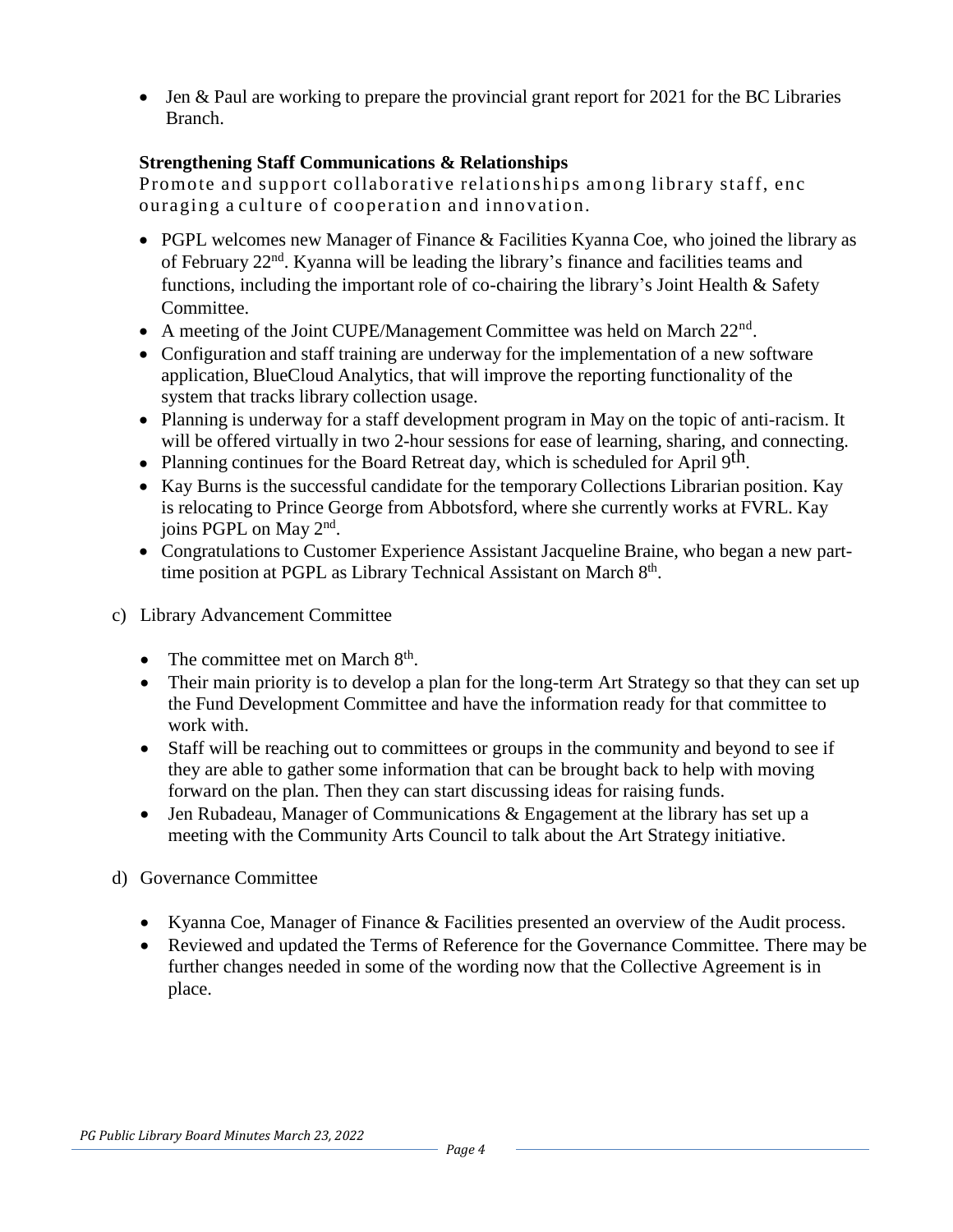- e) Local History Committee
	- The Jeanne Clarke Awards presentation took place on CKPG. The link is now available if anyone wishes to watch the program.
	- The committee will be having a follow up meeting to discuss the awards presentation and talk about what worked or what didn't work. The Library Director will send out an invitation once a meeting date has been decided.
	- Thank you to Jen Rubadeau for organizing and setting up the program with CKPG.
- f) Friends of the Library
	- The FOTL had their Annual General Meeting followed by their regular meeting earlier this evening.
	- They have elected 12 board members and have decided to keep the same officers. Edel Toner-Rogala will continue to be President.
	- There will be a book sale from April 21<sup>st</sup> to April 23<sup>rd</sup> in the Keith Gordon room at the Bob Harkins Branch at the library. Volunteers are needed so if you are interested please note the contact information in the Zoom chat.
	- After the book sale a new 10 foot storage container will be purchased to store books.
- g) NCLF Board
	- No meetings were held.
- h) BCLTA
	- Mike attended a BCLTA Board meeting. Regular Board meetings are held four times a year along with their Annual General Meeting.
	- The Board is currently reviewing the policy manual.
	- In association with The Partnership, a meeting was held with the Municipal Affairs Minister Josie Osborne. This meeting was held in association with the release of the provincial budget. There is a 0% increase to library funding so that will remain at \$14 million dollars.
	- The BCLTA Board sent a letter of congratulations to Nathan Cullens who is the new Minister of Municipal Affairs and let him know that they are looking forward to working with him.
	- The Learning and Development Director of BCLTA, Babs Kelly, will be facilitating the Library Board's Retreat that is coming up in April.
	- Everyone is encouraged to sign up to be on the mailing list for the BCLTA bulletin.

# **6. DISCUSSION/DECISION ITEMS**

- a) Financial Statements to January 31, 2022
	- Kyanna Coe, Manager of Finance & Facilities, reviewed the Financial Statements for January 2022.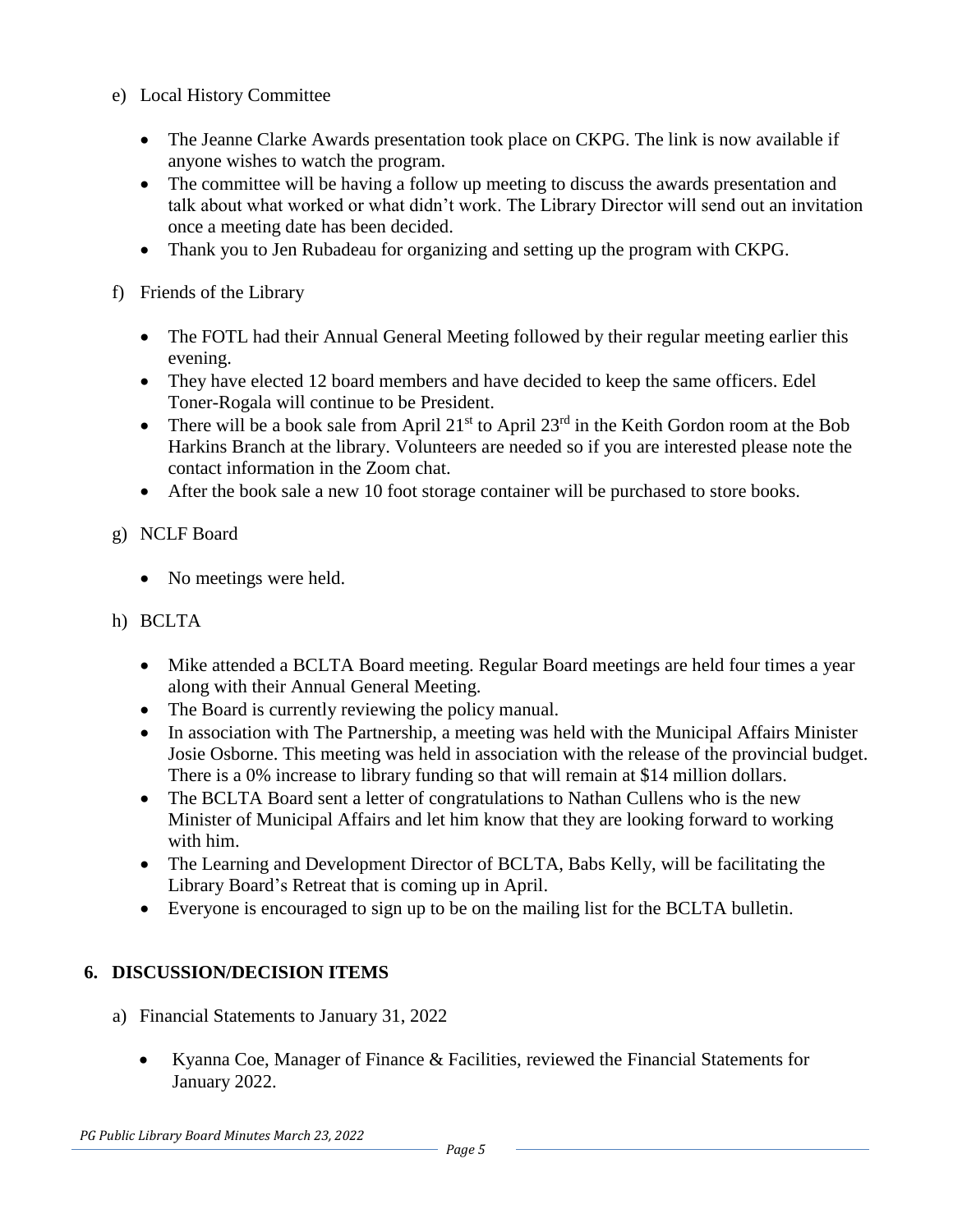**Motion: That the Library Board accept the Financial Statements to January 31, 2022 as distributed. The motion was moved and seconded. The motion was carried.** 

- b) Board Member Expectations
	- Because there was no quorum for the February board meeting, the Board Chair requested that the Library Director prepare a report on Board attendance.
	- Board members confirmed that they would find it helpful if a couple of times each year the Library Director sent each member an individual attendance record, so that they can keep track of their own attendance.
	- The Library Act stipulates that a Library Board must meet six times a year and that a member cannot miss more than three meetings without permission from the Board Chair.
	- If members can give advanced notice that they will not be able to attend a meeting it will help with planning on how many are expected to attend that meeting and if quorum will be met.
- c) Trustee Education and Development
	- On April  $27<sup>th</sup>$  the Audited Financial statements will be presented at 6:30 p.m.
	- The Board Retreat will be held on April  $9<sup>th</sup>$ . Options for venues for the day were reviewed. It was decided that the retreat will be held at the Northern Lights Winery.
	- Babs Kelly will be sending out a link with a survey to get an idea of what the expectations for the day will be and what you are hoping to gain. This will help her prepare for the day so that it is productive for everyone.
- d) Motion Ratified by Email Vote for the Jeanne Clarke Award Winners
	- The motion was ratified by email for the winners of the Jeanne Clarke Awards. Kim Gouchie was the winner of the Service award and Wendy Proverbs was the winner of the Publication award.

# **7. OTHER/NEW BUSINESS**

- a) Committee Meetings
	- Library Advancement Committee April 12, 2022 4:30 p.m.
	- Governance Committee April 19, 2022 at 7:00 p.m.
	- Local History Committee TBD
	- Board Meeting April 27, 2022 at 6:30 p.m.
- b) Board Look Ahead
	- Once the library confirms which upcoming community events will be in-person events then the library will know which events would be helpful to have board involvement.
	- The Great Chili Cook-Off has expanded this year to The BC Gourmet Food Festival which will be held at the CN Centre in June.
	- The National Day for Truth and Reconciliation to be held on September 30, 2022.